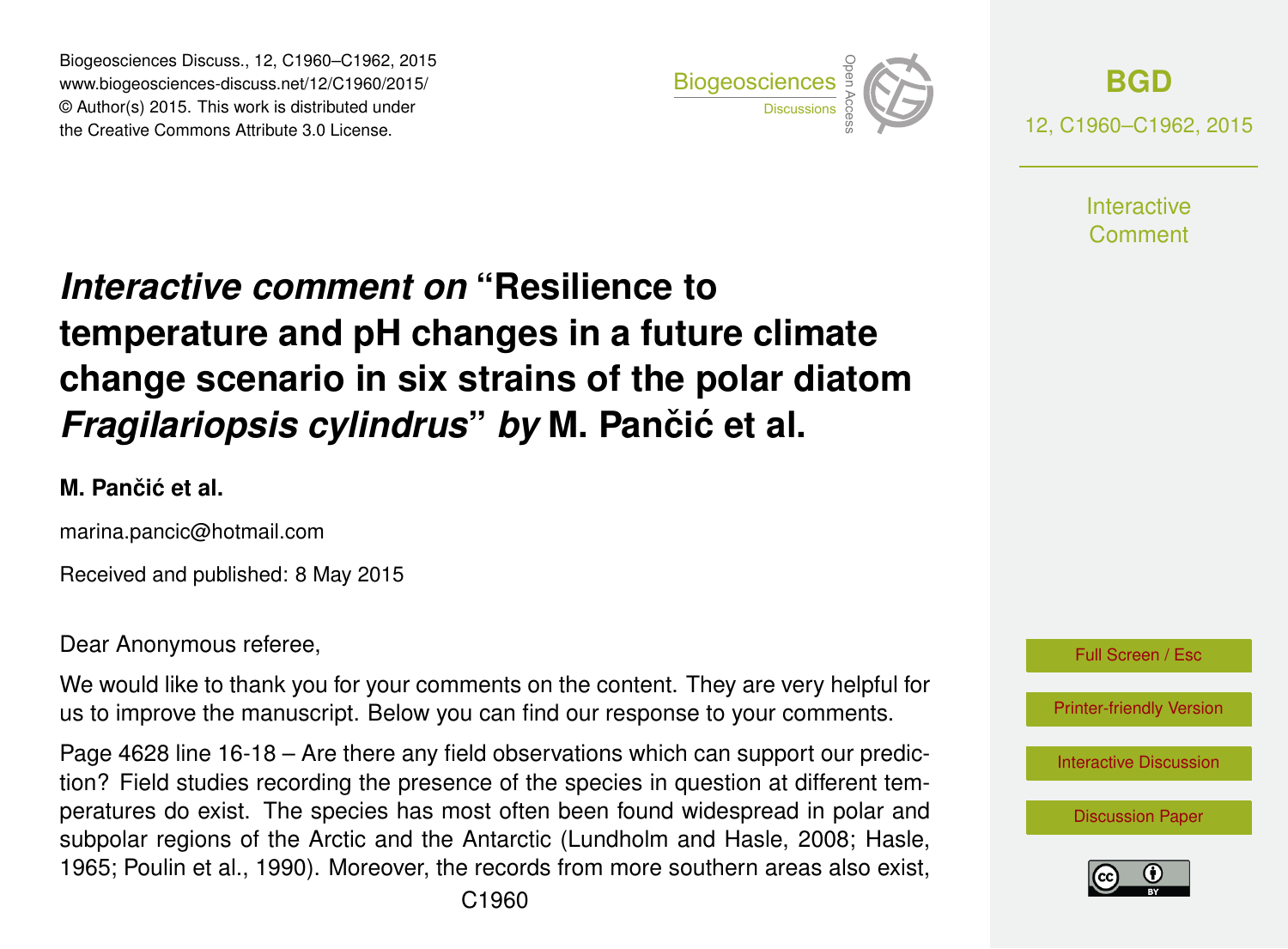e.g. the Baltic Sea, North Atlantic (Hasle, 1965), although it has been hypothesized that the cells were carried to those areas by the southward currents (Hasle, 1965; Von Quillfeldt, 2001). As pH levels are rarely recorded and almost not-existing in the Arctic (Thoisen et al., 2015) we do not have an access to field data supporting the prediction regarding pH.

Page 4629 line 7 – Feng et al. 2008 paper is based on experimental researches other than modeling study. The citation of the paper will be removed since the paper is not a modeling study.

Page 4631 line 15 – Did the six strains also show big differences on morphology and molecular sequences. As mentioned in the Results, the molecular analyses showed that the ITS1. 5.8S and ITS2 sequences of all six strains were identical, showing that they belong to the same species. We did not characterize genetic differences any further, as this was not within the scope of the paper. With regard to morphology, we examined three of the strains (D10A12, D4D11 and D3G1). Their morphometric data were overlapping except for a difference in valve length (expected among strains of pennate diatoms) - all in agreement with F. cylindrus sensu in Lundholm and Hasle (2008).

Page 4632 line 17 – References need to be included to support the selection of light level. The light intensity level in this study (90-100  $\mu$ mol photons m-2 s-1) was selected based on the measurements of the surface irradiation in late summer in the Arctic regions, which is approximately 1000  $\mu$ mol photons m-2 s-1 (Platt et al., 1982), and according to Nielsen and Hansen (1999), approximately 5-10 % of the surface irradiance penetrates down to the depth of 20 m. Based on that, we assumed that the light level of 90-100  $\mu$ mol photons m-2 s-1 could be found in Disko Bay in April-May in the upper 20 m surface layer, when the day length reaches 17-18 hours.

Page 4638 line 7 and Page 4639 line 10 – Double check the data, the SD values of temperature and pH could be up to 0.6 ℃ and 0.03 units, respectively. We agree that 12, C1960–C1962, 2015

**Interactive Comment** 



[Printer-friendly Version](http://www.biogeosciences-discuss.net/12/C1960/2015/bgd-12-C1960-2015-print.pdf)

[Interactive Discussion](http://www.biogeosciences-discuss.net/12/4627/2015/bgd-12-4627-2015-discussion.html)

[Discussion Paper](http://www.biogeosciences-discuss.net/12/4627/2015/bgd-12-4627-2015.pdf)